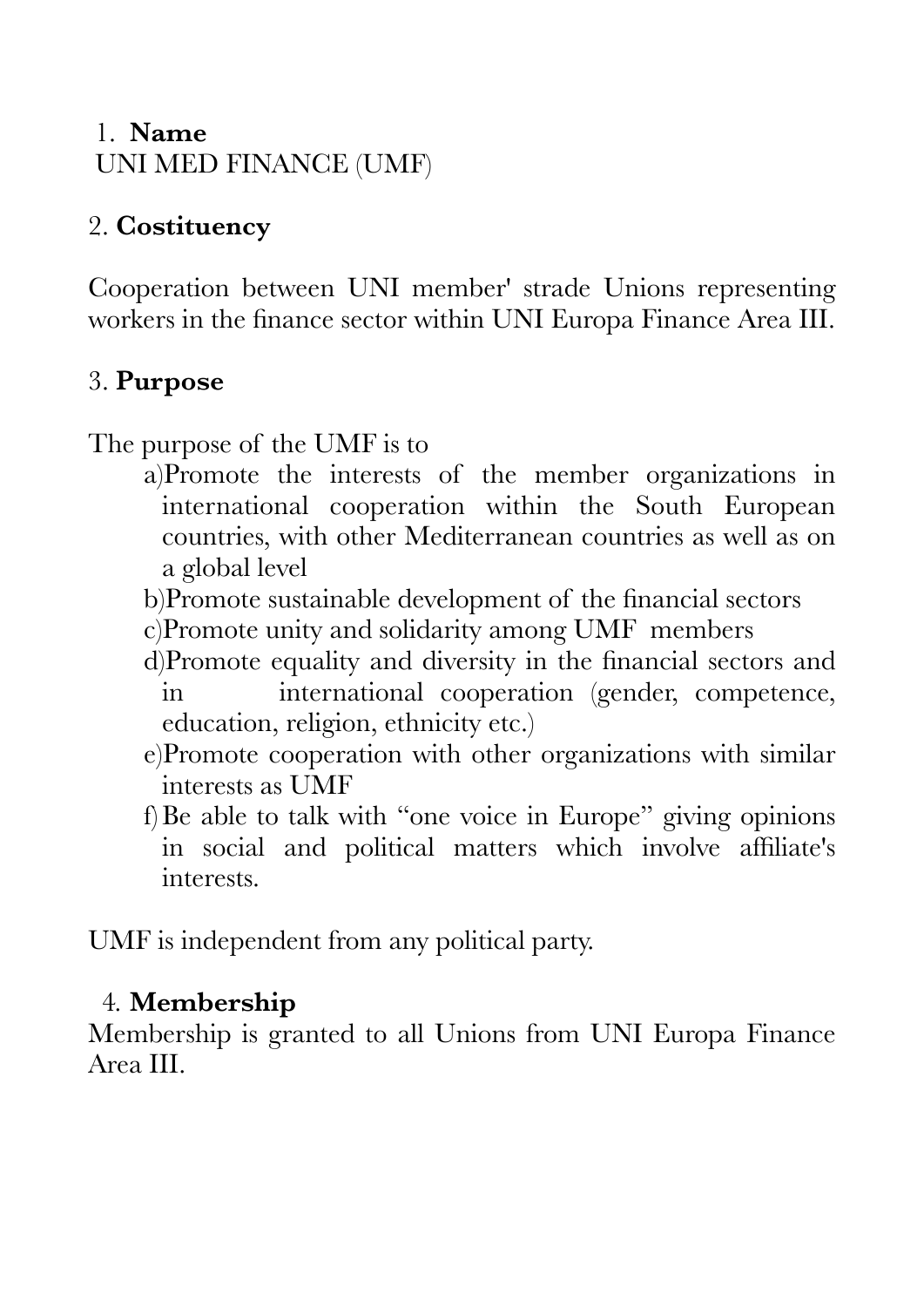# 5. **General Conference**

The General Conference is the highest decision-making body of the UMF. The General Conference shall hold one meeting every year but at least once every two years.

The General Conference has the following tasks:

- a)To adopt statutes
- b)To endorse the annual social report
- c)To discuss and adopt a work plan and priority for the Management Board
- d)To adopt rules and procedures for the General Conference and the Management Board.

The General Conference is made up of the President and representatives appointed by the affiliated trade unions, of which One or more shall be the Vice President (s)

### 6. **Presidency**

The General Conference elects a President and 2 (two) Vice Presidents among the representatives to the Management Board for a mandate period of three years.

One of the Vice President will come from the Union that host the current General Assembly.

The other one will come from the Union in charge to host the following General Assembly.

If the President and/or a Vice President resign before the end of the mandate period, the Management Board shall elect a new President and/or Vice President to serve until the General Conference meeting is held.

Election between two candidates is decided through simple majority.

Election between more than two candidates is decided if one candidate receives more than 50% of the votes. If no candidate gets more than 50% of the votes, the candidate with the fewest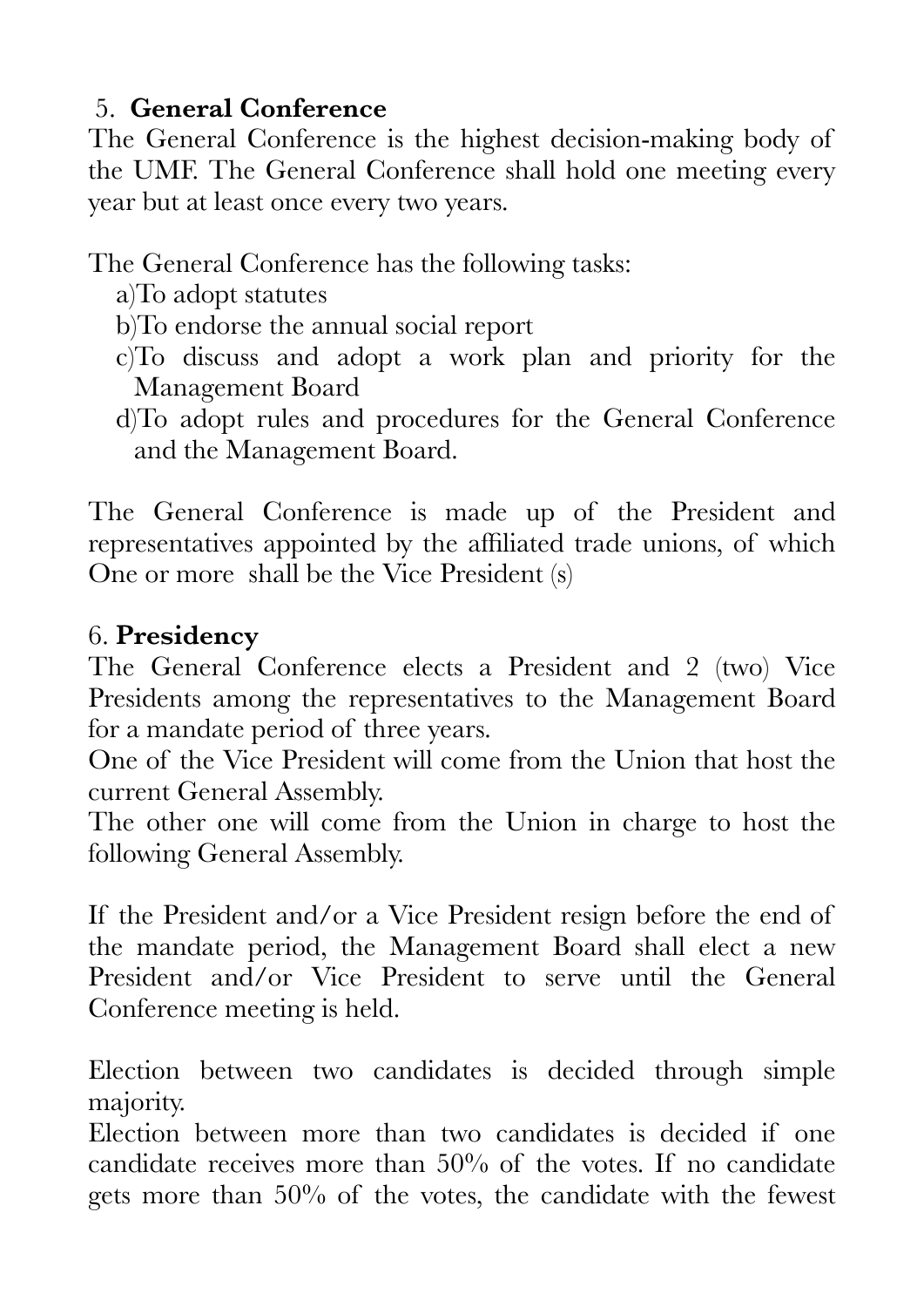votes is deselected. Election is repeated among the rest until foregoing condition is met.

In case of a tie, the election is decided through lot, and each candidate will act as President for a one year 's mandate.

#### **7. Language**

The official language in UMF meetings and corrispondence is English.

If any more interpretation is needed, it will be financed by the Union that asked for it, in the framework of principle of solidarity

### 8. **The Management Board**

The Management Board is made up of one member for each Union from the Uni Europa Finance Area III.

The Management Board has the overall responsibility for UMF activities and the implementation of decisions made by the General Conference in accordance with these statutes.

Between the Union Conference summits, the Management Board serves as UMF's superior governing body.

The Management Board is responsible for statements and actions at the overall Southern and international levels and for the coordination of the trade unions' international work and representation.

The Management Board is in quorum when at least half of the members, including the Chairperson (i.e. the President or one of the Vice-Presidents) are present.

Decisions are taken by a simple majority of those present. In the case of equal number of votes, the Chairperson has the final decision.